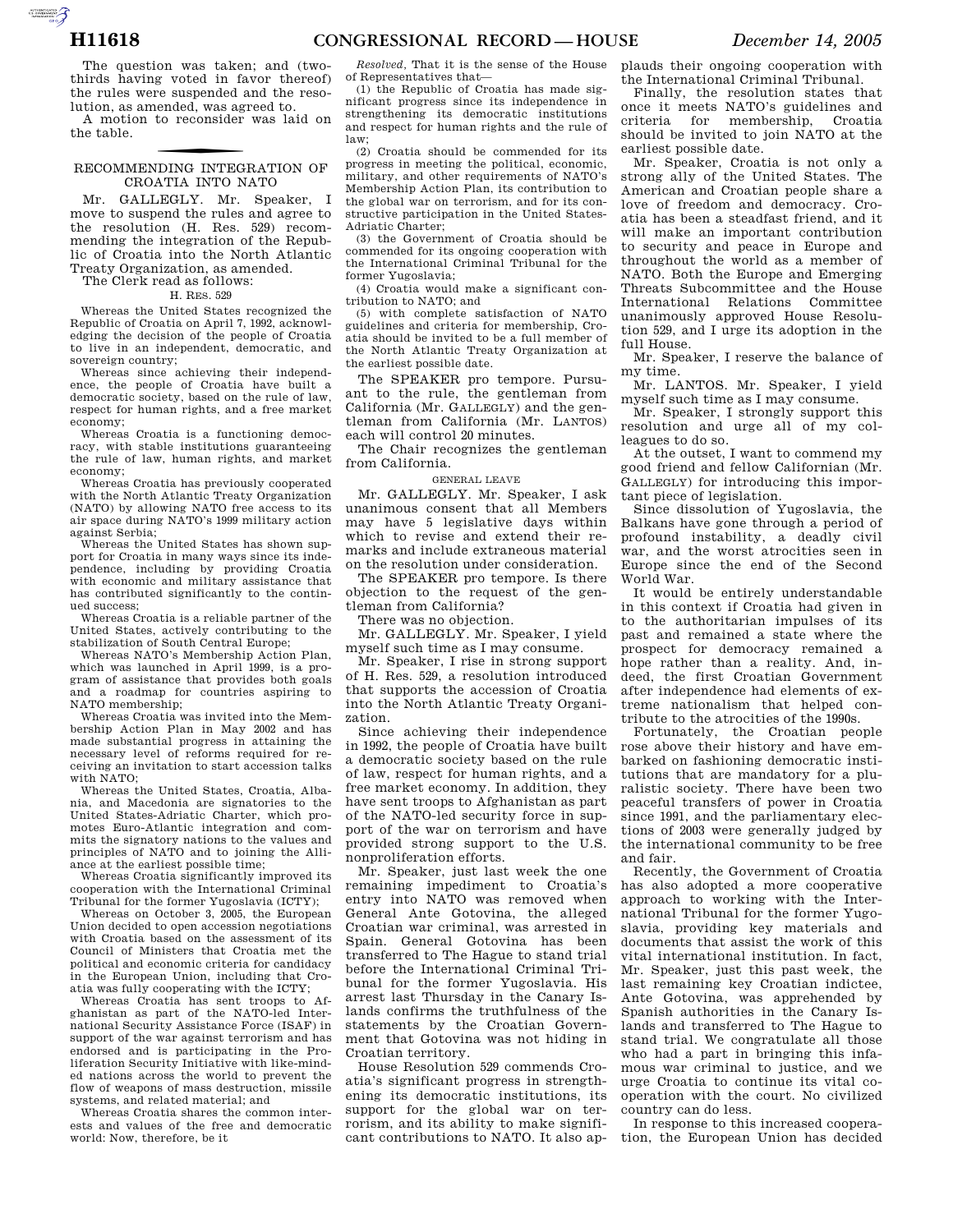to open accession talks that will eventually lead to the entry of Croatia to the European Union. In this context, Mr. Speaker, it is perfectly appropriate to start looking ahead to eventual full membership for Croatia in the North Atlantic Treaty Organization. Croatia is already a member of the Partnership for Peace, and its membership would further anchor Croatia in the emerging zone of freedom that continues to sweep across the face of the Eurasian land mass.

Mr. Speaker, membership in NATO has been a linchpin in anchoring countries of the former Warsaw Pact firmly in the Euro-Atlantic framework. This resolution seeks to extend this successful policy to Croatia.

However, we should note that becoming members of both the European Union and NATO will require further reforms by Croatia, and the Croatian Government has much work ahead. We should work together to ensure that Croatia takes all the vital steps, and I hope this resolution will kick off this important dialogue.

Mr. Speaker, I urge all of my colleagues to support this important resolution.

Mr. Speaker, I yield 3 minutes to the distinguished gentleman from Ohio (Mr. KUCINICH).

Mr. KUCINICH. Mr. Speaker, I thank my friend from California (Mr. LANTOS) for yielding me this time.

When Croatia was struggling for its independence and survival, I was one of the American political figures who challenged my own government for its lack of support for Croatia at a critical hour. Here I take great pride in asking my government in the House of Representatives as a Member to support the integration of the Republic of Croatia into the North Atlantic Treaty Organization.

I take great pride in my Croatian heritage. My grandfather John Kucinich came from what is now part of Croatia. My father made sure that we stayed close to the Croatian culture and language while we were growing up in Cleveland, and greater Cleveland has a very large Croatian community. I take great pride in the achievements of my Croatian brothers and sisters in the United States as well as in Croatia and those around the world. And I agree that Croatia ought to be fully integrated into the European Union as well as NATO.

I want to at the same time, though, make sure that I make Congress aware of the conduct of the Croatian television network, HRT, which has, unfor-<br>tunately, denied an American tunately, denied an American filmmaker access to documentary film footage so as to frustrate the commercial release of her production.

## $\Box$  2200

This is not a routine matter, Mr. Speaker, because this film by Ms. Brenda Brkusic, ''Freedom From Despair,'' has received great critical acclaim. She has won many awards, including the

CINE Golden Eagle Award, which has previously been awarded to international filmmakers Steven Spielberg and George Lucas. She has been recognized by her peers as an emerging talent in the film industry. The Croatian National Foundation has agreed to be her fiscal sponsor; and Amnesty International, the largest human rights organization in the world, has endorsed her film for its strong human rights advocacy.

I believe that the Government of Croatia is sensitive to human rights issues, as has been stated by my friend Mr. GALLEGLY and also by my friend Mr. LANTOS. However, we need to make sure that HRT, which is the stateowned television station, does not escape its responsibility to be sensitive to human rights.

So, I am using this opportunity while I celebrate the support for Croatia, I also believe that it is important to continue to point out wherever there are questions relating to human rights, whether they be in freedom of expression, in telling the truth about the past or in trying to lay the groundwork for a bright future that Congress needs to be the proper forum to make those statements.

Croatia desires to be in NATO to protect itself from outside forces. I want to make sure Croatia is protected from threats to freedom of expression inside the country of Croatia.

When Croatia was struggling for its independence and survival I was one of the American political figures who challenged my own government for its lack of support for Croatia at a critical hour. I take great pride in my Croatian heritage. My grandfather was born in what is now Croatia. I take pride in the achievements of my Croatian brothers and sisters in Croatia, America and around the world.

However, I want to make the Congress aware of the conduct of the Croatian television network HRT, which has deliberately denied an American filmmaker access to documentary film footage, so as to frustrate the commercial release of her production.

The Croatian television network, HRT, initially gave Ms. Brenda Brkusic rights to film footage for student use in the production. Once she asked for commercial rights, HRT refused to cooperate. HRT has refused to answer her questions about the specific price for rights to the footage, giving her general, estimated quotes much higher than are quoted to other people who have inquired for footage rights, and they have suggested unreasonable limitations on those rights. Most recently, when she sent HRT a list of archives she was given by HRT for student use, HRT then informed her that they do not have the right to sell her that material. Ms. Brkusic asked HRT where she must go to get the rights, yet HRT refused to answer her questions. Furthermore, HRT has on other occasions sold that same material that Ms. Brkusic requested to other individuals for broadcast on television.

This is not a routine matter about a routine film. Ms. Brkusic's film, "Freedom from Despair,'' has received great critical acclaim. She has won many awards, including the CINE Golden Eagle award, which was previously been awarded to the internationally acclaimed

filmmakers Steven Spielberg and George Lucas. She has been recognized by her peers as an emerging talent in the film industry. The Croatian National Foundation has agreed to be her fiscal sponsor, and Amnesty International, the largest human rights organization in the world, has endorsed her film for its strong human rights advocacy.

The fact that numerous media outlets have agreed to donate their footage to her film at no cost is noteworthy. They include: ABC 7 Chicago, NBC 5 Chicago, CBS 2, WGN 9 Chicago, and Greater Chicago Broadcast Ministries. They all granted her worldwide rights to their footage in perpetuity for free, within a few weeks of her request.

HRT, on the other hand, has not only been uncooperative, but obstructive. This distresses me. Given the high profile on this film and the extraordinarily fast rising stardom of its director, a young Croatian-American, HRT's antics will damage the reputation of the Croatian government in the international community.

Croatia desires to be in NATO to protect itself from outside enemies. But who will protect Croatia from threats to freedom of expression inside the country?

Mr. LANTOS. Mr. Speaker, I have no additional requests for time, and I yield back the balance of my time.

Mr. GALLEGLY. Mr. Speaker, I yield myself such time as I may consume to respond to Mr. KUCINICH.

Mr. Speaker, while I am not aware of the specific details that Mr. KUCINICH outlined, I want to make it very clear I do appreciate his comment about Croatia and his feeling about its accession to NATO.

I would like to say, while I am not familiar with that specific incident, I firmly believe that Croatia's overall record has significantly improved in human rights over the past decade. Although Croatia may not be perfect, just 14 years ago the Croatian people were living under a communist dictatorship and in the intervening period has made great strides in human rights and I believe has a very free press.

Mr. Speaker, Croatia, like many other former communist states in Eastern and Central Europe, are relatively new democracies. There are still some areas that need improvement. However, there should be no doubt that the Croatian Government respects human rights and civil liberties.

Mr. KUCINICH. Mr. Speaker, will the gentleman yield?

Mr. GALLEGLY. I yield to the gentleman from Ohio.

Mr. KUCINICH. First of all, I want to thank my friend for reviewing the history of commitment. I want to thank my friend for pointing out that Croatia has worked toward fulfillment of commitments on human rights. I would agree with that. At the same time, I would ask my friend to assist me in helping Croatia continue that commitment in an area that is really important, and that is freedom of expression.

I would like to at some point after the debate share with the gentleman the specific concerns that I had that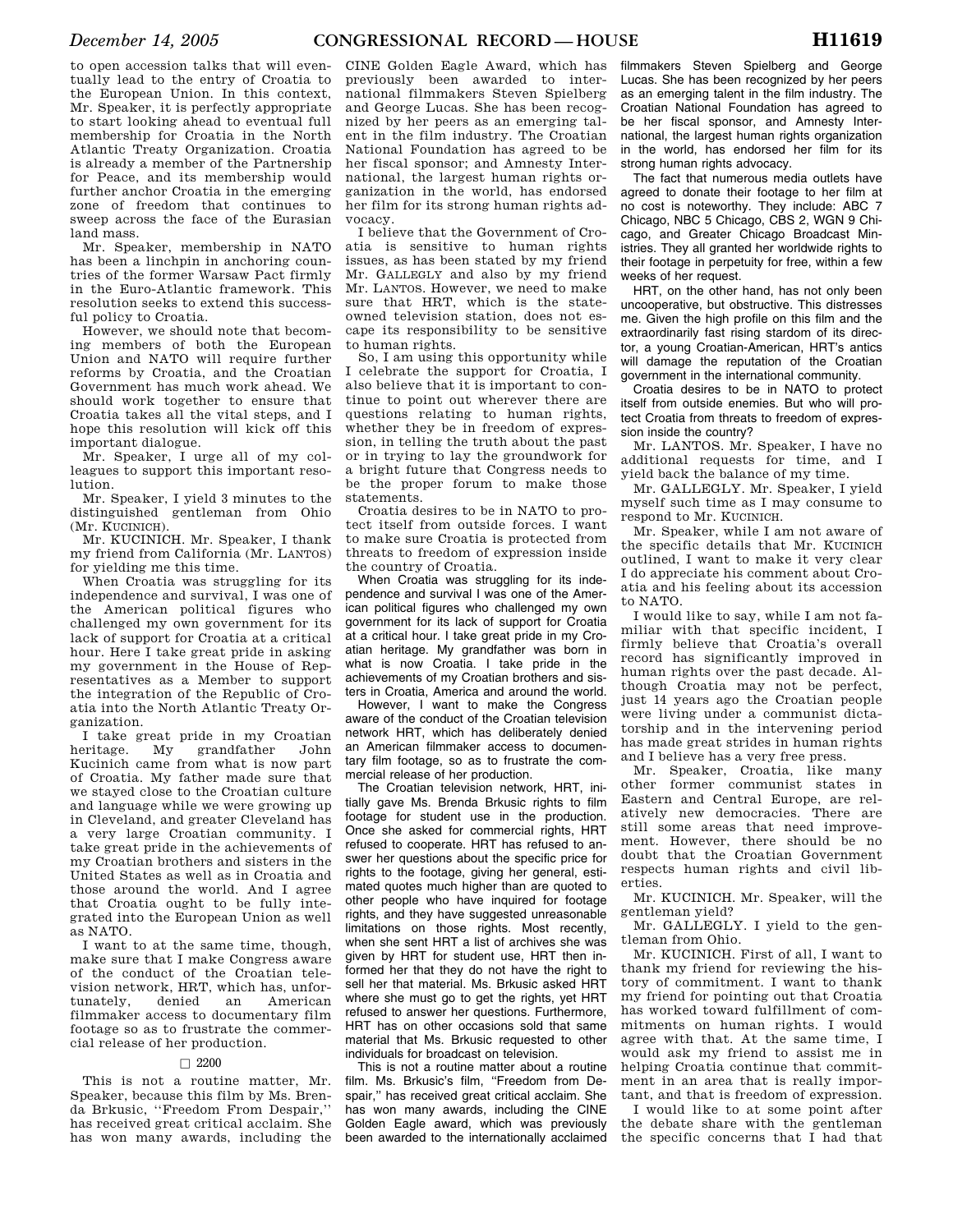caused me to bring this up during debate. But I want to thank the gentleman for his sponsorship, for his commitment, and I join him in it.

Mr. GALLEGLY. Mr. Speaker, reclaiming my time, I would like to personally go on record to make the firm commitment to my good friend Mr. KUCINICH from Ohio to work with him on this issue. I think we are on the same page, and I look forward to working with him.

Mr. Speaker, I yield 3 minutes to the gentleman from New Jersey (Mr. SMITH).

(Mr. SMITH of New Jersey asked and was given permission to revise and extend his remarks.)

Mr. SMITH of New Jersey. Mr. Speaker, I thank my friend for yielding.

Mr. Speaker, I would just thank Chairman GALLEGLY for sponsoring this resolution. I am happy to be a cosponsor. I would just make the point that this supports the accession of Croatia into NATO. As either chairman or subcommittee chairman of the Global Human Rights and International Ops Committee for 6 years in the 1990s and as either chairman or cochairman of the Commission on Security and Cooperation in Europe, I have watched very closely the issues relating to Croatia over these many years.

As a matter of fact, FRANK WOLF and I actually got into Vukovar while it was under siege and saw the incredible devastation that occurred early in that war with Serbia, and one house after another, one block after another being literally decimated by the Serbian offensive.

But so much has changed. So much has changed dramatically. As a matter of fact, over the last 5 years we have seen the real changes. For a while there, regrettably, the government was very wedded and many people in Croatia to nationalism, and some would even say extreme nationalism. That has now dissipated largely and now we have a Croat group of people, a free press, increasingly the NGOs, the church, all speaking on one accord for more human rights; and I do think over time and hopefully sooner rather than later they will make their way into NATO, provided the additional benchmarks are met.

So this is a good statement of solidarity with the people of Croatia saying that we think it is time. I thank, again, Mr. GALLEGLY for sponsoring this.

Mr. Speaker, as a cosponsor of H. Res. 529, I rise in strong support of this resolution that supports the accession of Croatia into the North Atlantic Treaty Organization. I have followed developments in Croatia extensively, both as a Chairman of the International Relations Committee and as Chairman or Co-Chairman of the Helsinki Commission. I can particularly recall—indeed, it would be hard to forget—the horror that accompanied the seige and ultimately the fall of Vukovar during the conflict in Croatia in 1991. That was the year Croatia proclaimed its independence from the

disintegrating Yugoslavia. Few would have predicted that in such a short period of time Croatia would be advancing toward European integration at its current pace.

It is true, as stated in this resolution, that since achieving independence, the people of Croatia have built a democratic society, based on the rule of law, respect for human rights and a free market economy. To be more precise, however, it is worth noting that most of this progress occurred in the last five years, after Croatia was able to move beyond the conflict but also to make its own transition away from nationalism. The lack of progress which occurred in the early years of Croatia's independence is not something to hide. It makes the progress achieved since 2000 all the more profound.

It is also true that the people of Croatia deserve the credit. It was the Croatian people who became fed up with supporting the agenda of others. Through non-governmental organizations, independent media outlets and ultimately the ballot box, they earned their independence and freedom. Those representing Croatia's Serb community who made the decision to return to their homes, despite fears and lingering obstacles, also deserve credit for Croatia's progress. They have challenged the country to recover and to reconcile, and Croatia is stronger as a result. The people of Croatia have built a democratic society based on the rule of law, respect for human rights and a free market economy.

They have sent troops to Afghanistan as part of the NATO-led security force in support of the war on terrorism and have provided strong support to U.S. nonproliferation efforts. Mr. Speaker, just last week, the one remaining impediment to Croatia's entry into NATO was removed when General Ante Gotovina, the alleged Croatian war criminal, was arrested in Spain. General Gotovina has been transferred to The Hague to stand trial before the International Criminal Tribunal for the former Yugoslavia.

Mr. Speaker, the resolution states that once it meets NATO guidelines and criteria for membership, Croatia should be invited to join NATO at the earliest possible date. With its location, resources and talented people, a Croatia which satisfies the guidelines and criteria for NATO membership will strengthen the alliance.

Support for Croatia's integration into NATO should also encourage others in the region to make similar progress. Two other Adriatic Charter partners, Albania and Macedonia, immediately come to mind. It is also my deepest hope that Bosnia and Herzegovina, ten years after the Dayton Accords ended the conflict there, can move beyond what have become the restraining effects of that peace agreement's ethnic balancing act, adopt serious constitutional reform and accelerate its integration into Europe as well. Finally, we all hope that people in Serbia will continue their efforts to overcome the bankrupt legacy left by extreme nationalism, in particular by taking every effort to bring to justice those responsible for war crimes, crimes against humanity and genocide, so that Serbia, too, can move forward.

H. Res. 529 commends Croatia's significant progress in strengthening its democratic institutions, its support for the global war on terrorism and its ability to make significant contributions to NATO. It also applauds their on-

going cooperation with the international war crimes tribunal.

Mr. Speaker, Croatia is not only a strong ally of the United States. The American and Croatian people share a love of freedom and democracy. Croatia has been a steadfast friend, and it will make an important contribution to security and peace in Europe and throughout the world as a member of NATO.

Both the Europe and Emerging Threats Subcommittee and the House International Relations Committee unanimously approved House Resolution 529, and I urge its passage by the full House.

Mr. GALLEGLY. Mr. Speaker, I yield myself such time as I may consume.

Mr. Speaker, in closing, I would just like to thank my good friend, the ranking member of the full committee, whom I have had the honor and pleasure of working with for many years, and thank him not only for his support, but powerful words this evening in support of this resolution. I ask our colleagues to join with us in passing this resolution tonight.

Mr. CARDIN. Mr. Speaker, I am pleased to support this resolution as the ranking member of the Helsinki Commission. I visited Croatia in 2000, shortly after new leadership came into power, and I was confident of the country's commitment to reform. I believe, 5 years later, we have seen that the people of Croatia truly are committed to reform.

Of particular interest to me as a determinant of U.S. policy toward southeastern Europe has been the degree to which countries cooperate with the International Criminal Tribunal for the former Yugoslavia, located in The Hague. While Croatia has had a generally good record in this regard, the Gotovina case remained as a blot on that record. Fortunately, with Gotovina's recent apprehension on Spain's Canary Islands, Croatia can put this issue behind it.

I hope, however, that the people of Croatia will view the work of the Tribunal as a necessary step to determine guilt or innocence, and that Croatian courts will similarly seek justice regarding cases relating to war crimes and crimes against humanity that it considers, regardless of who was responsible for these crimes and who were the victims.

I also call for all remaining indictees to be apprehended and transferred to The Hague, in particular Ratko Mladic and Radovan Karadzic. The House made a similar call earlier this year when passing the resolution marking the massacre at Srebrenica in Bosnia. There has been some progress this year, but both Bosnian Serb and Serbian authorities need to do more. Otherwise, they will fall further behind in European and Euro-Atlantic integration to their own detriment.

Mr. VISCLOSKY. Mr. Speaker, I rise today as the co-chair of the House Croatian Caucus in strong support of H. Res. 529. I would first like to thank Chairman GALLEGLY for authoring this legislation, the ranking member on the Europe Subcommittee, Mr. WEXLER, as well as Mr. RADANOVICH, my co-chair of the House Croatian Caucus for all of their tireless work advocating for Croatia.

Since 1994, on more than one occasion, Congress has endorsed the enlargement of NATO. Most recently, in 2003, Bulgaria, Estonia, Latvia, Lithuania, Romania, Slovakia, and Slovenia signed accession protocols to the